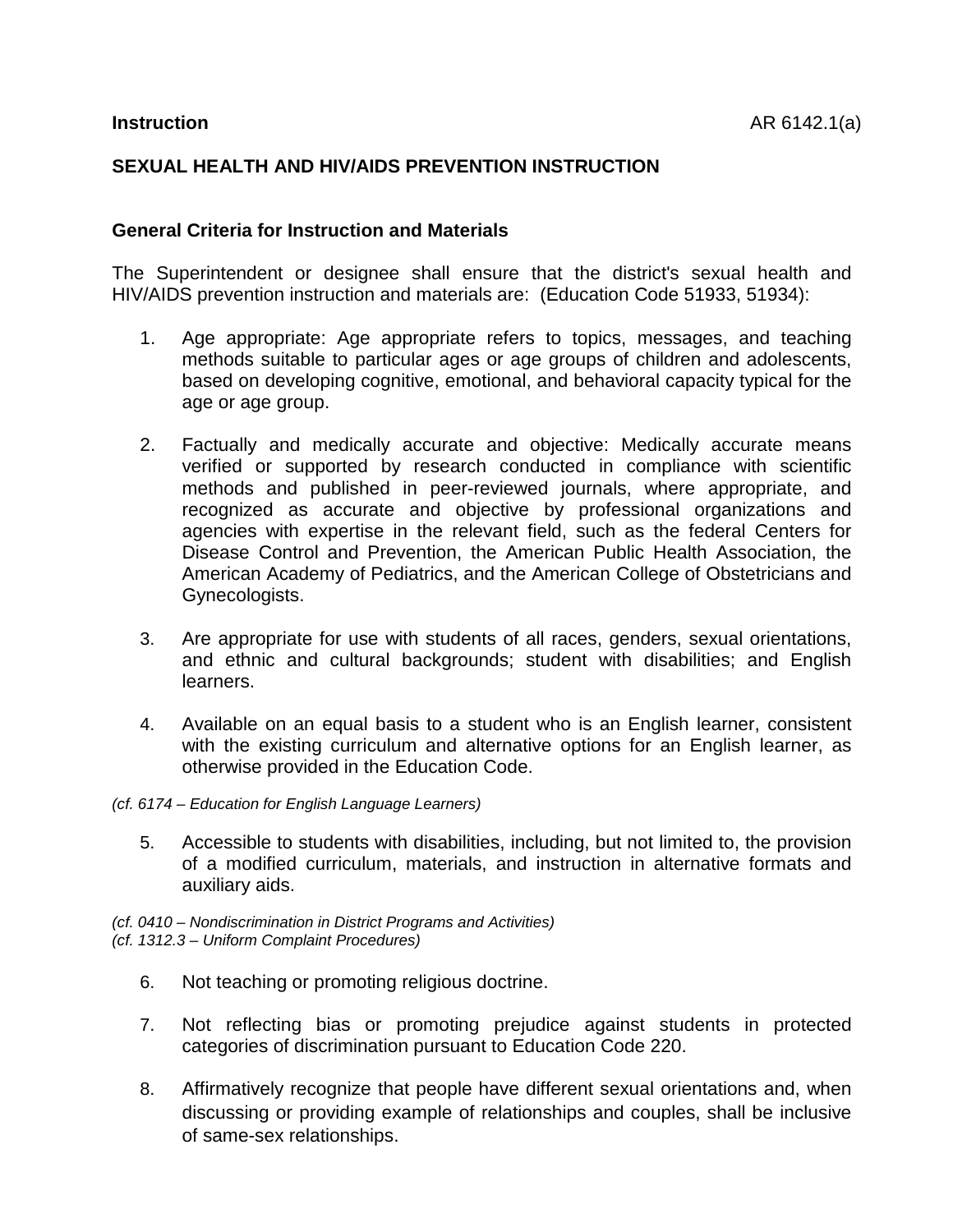- 9. Teach students about gender, gender expression, and gender identity, and explore the harm of negative gender stereotypes.
- 10. Encourage students to communicate with their parents/guardians and other trusted adults about human sexuality and provide the knowledge and skills necessary to do so.
- 11. Teach the value of and prepare students to have and maintain committed relationships such as marriage.
- 12. Provide students with knowledge and skills they need to form healthy relationships that are based on mutual respect and affection and are free from violence, coercion, and intimidation.
- 13. Provide students with knowledge and skills for making and implementing healthy decisions about sexuality, including negotiation and refusal skills to assist students in overcoming peer pressure and using effective decision-making skills to avoid high-risk activities.
- *(cf. 5145.3 Nondiscrimination/Harassment)*

### **Additional Requirements for HIV/AIDS Prevention Instruction**

HIV/AIDS prevention instruction shall be offered to all student in grades 7-12, including at least once in middle school and once in high school. (Education Code 51934)

The district's instruction on HIV prevention, in addition to complying with the criteria listed in "General Criteria for Instruction and Materials" in AR 6142.1(a), shall include all of the following:

- 1. Information on the nature of HIV/AIDS and its effects on the human body.
- 2. Information on the manner in which HIV is and is not transmitted, including information on the relative risk of infection according to specific behaviors, including sexual activities and injection drug use.
- 3. Discussion of methods to reduce the risk of HIV infection, including:
	- a. Information that abstinence from sexual, and intravenous drug use are the only certain means for HIV/AIDS prevention.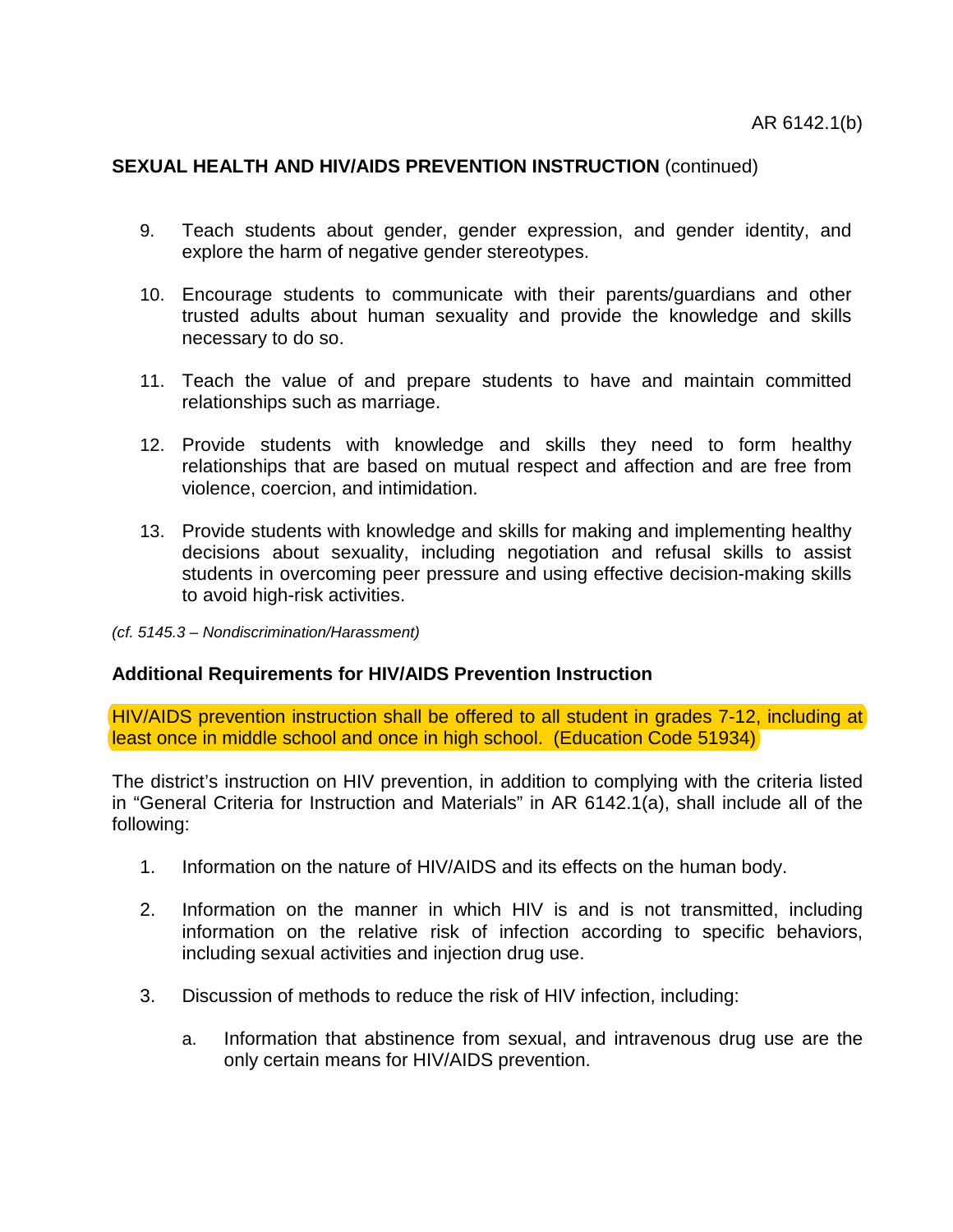- b. Information about the effectiveness and safety of all federal Food and Drug Administrative approved methods that may reduce the risk of the transmission of HIV.
- c. Information about the effectiveness and safety of reducing the risk of HIV transmission as a result of injection drug use by decreasing needle use and needle sharing.
- 4. Information about the treatment of HIV and other sexually transmitted infections, including how antiretroviral therapy can dramatically prolong the lives of many people living with HIV and reduce the likelihood of transmitting HIV to others.
- 5. Discussion of social views on HIV and AIDS, including addressing unfounded stereotypes and myths regarding HIV and AIDS and people living with HIV.

This instruction shall emphasize that successfully treated HIV-positive individuals have a normal life expectancy, all people are at some risk of contracting HIV, and that testing is the only way to know if one is HIV-positive.

- 6. Information on local resources for HIV testing and medical care, how to access local resources, and students' legal rights to access local resources for sexual and reproductive health care such as testing and medical care for HIV.
- 7. Development of refusal skills to assist students in overcoming peer pressure and using effective decision-making skills to avoid high-risk activities.

### **Additional Requirements for Sexual Health Instruction**

Comprehensive sexual health education shall be offered to all student in grades 7-12, including at least once in middle school and once in high school. (Education Code 51934)

The district's comprehensive sexual health education, in addition to complying with the criteria listed in "General Criteria for Instruction" in AR 6142.1(a), shall include all of the following:

- 1. Information on sexually transmitted infections and their effects on the human body.
- 2. Information on the manner in which sexually transmitted infections are and are not transmitted, including information on the relative risk of infection according to specific behaviors.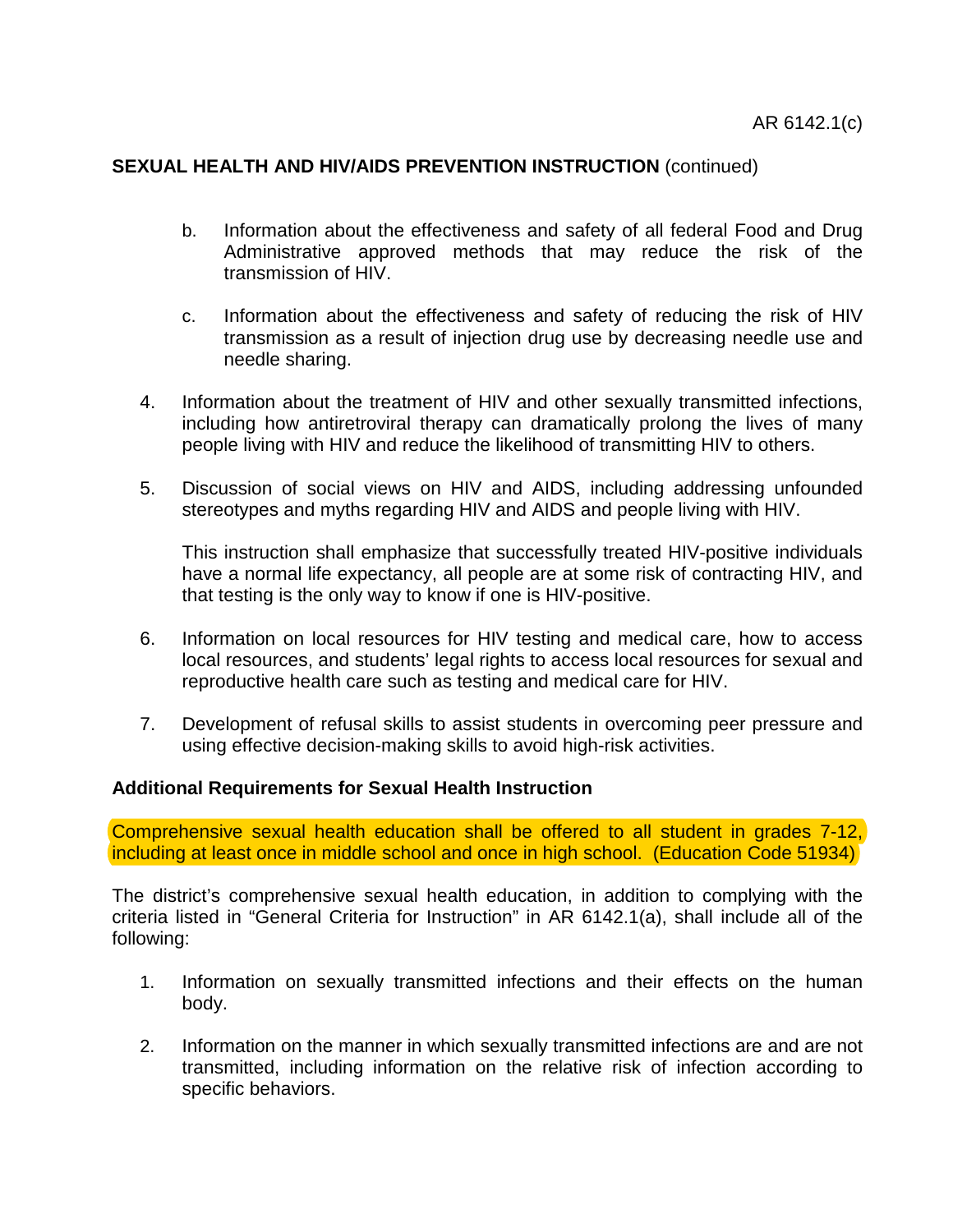- 3. Information that abstinence from sexual intercourse is the only certain way to prevent unintended pregnancy, teach that abstinence from sexual activity is the only certain way to prevent sexually transmitted diseases, and provide information on the value of delaying sexual activity while also providing medically accurate information on other methods of preventing pregnancy and sexually transmitted diseases.
- 4. Information about the effectiveness and safety of all federal Food and Drug Administration (FDA) approved methods of reducing the risk of contracting sexually transmitted diseases.
- 5. Information on local resources, how to access local resources, and students' legal rights to access local resources for sexual and reproductive health care such as testing and medical care for sexually transmitted diseases and pregnancy prevention and care, as well as local resources for assistance with sexual assault and intimate partner violence.
- 6. Information about the effectiveness and safety of FDA-approved contraceptive methods in preventing pregnancy, including, but not limited to, emergency contraception. Instruction on pregnancy shall include an objective discussion of all legally available pregnancy outcomes, including, but not limited to:
	- a. Parenting, adoption, and abortion.
	- b. Information on the law on surrendering physical custody of a minor child 72 hours of age or younger, pursuant to Health and Safety Code 1255.7 and Penal Code 271.5.
	- c. The importance of prenatal care.
- *(cf. 5146 Married/Pregnant/Parenting Students)* 
	- 7. Information about sexual harassment, sexual assault, adolescent relationship abuse, intimate partner violence, and sex trafficking.
	- 8. Information about adolescent relationship abuse and intimate partner violence, including the early warning signs.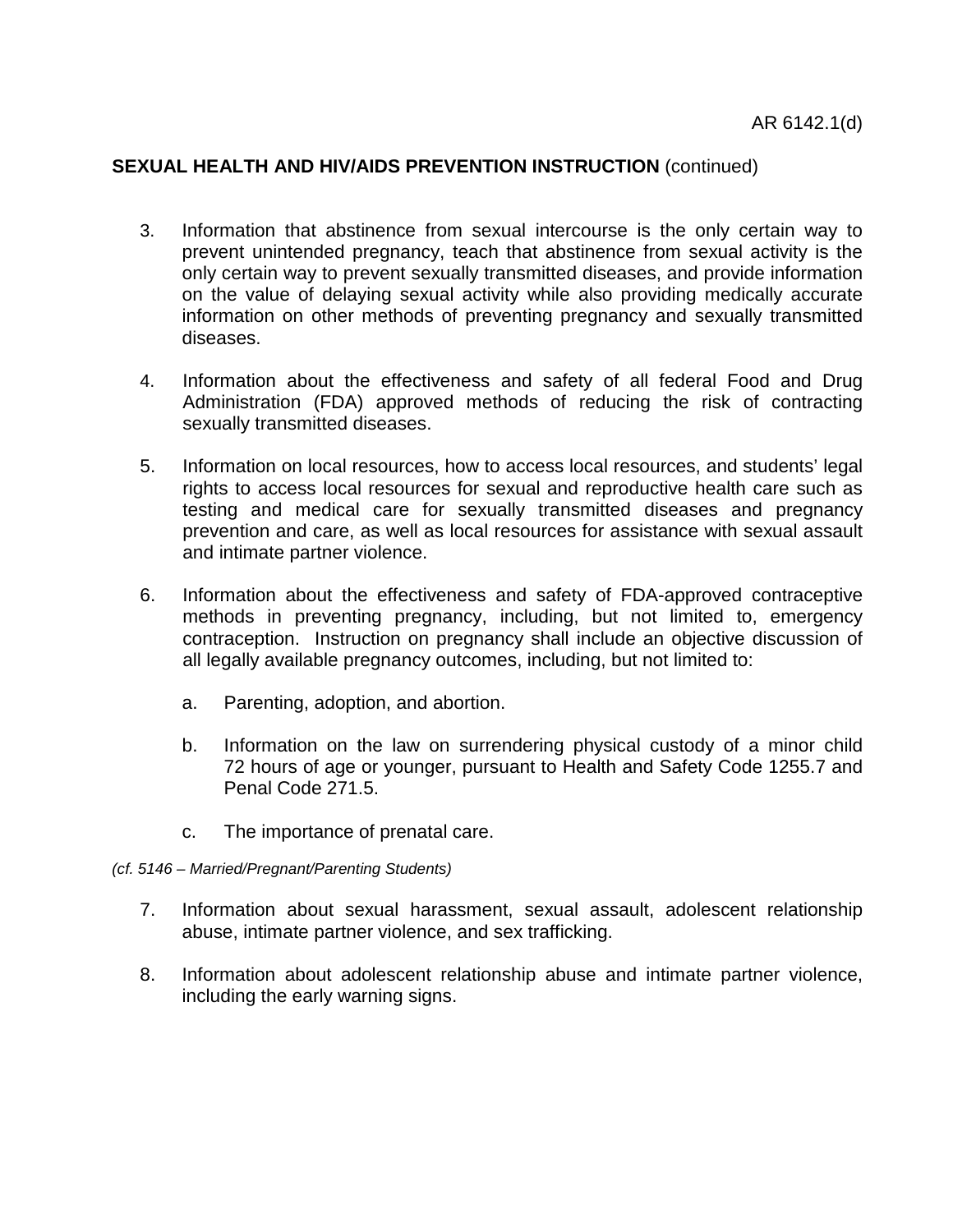### **Professional Development**

The district's instruction shall be provided by instructors trained in the appropriate courses who are knowledgeable of the most recent medically accurate research on human sexuality, healthy relationships, pregnancy, HIV and sexually transmitted diseases. (Education Code 51931, 51933, 51934)

The Superintendent or designee shall cooperatively plan and conduct in-service training for all district personnel who provide HIV/AIDS prevention education, through regional planning, joint powers agreements, or contract services. (Education Code 51935)

*(cf. 4131/4231/4331 – Staff Development)* 

In developing and providing in-service training, the Superintendent or designee shall cooperate and collaborate with the teachers who provide HIV/AIDS prevention education and with the California Department of Education (CDE). (Education Code 51935)

The district shall periodically conduct in-service training to enable district personnel to learn new developments in the scientific understanding of HIV/AIDS. In-service training shall be voluntary for district personnel who have demonstrated expertise or received in-service training from the CDE or federal Centers for Disease Control and Prevention. (Education Code 51935)

The Superintendent or designee shall provide HIV in-service training to cover the topic of comprehensive sexual health education for district personnel teaching comprehensive sexual health education to learn new developments in the scientific understanding of sexual health.

### **Use of Consultants or Guest Speakers**

The Superintendent or designee may contract with outside consultants with expertise in comprehensive sexual health or HIV/AIDS prevention education, including those who have developed multilingual curricula or curricula accessible to persons with disabilities, to deliver the instruction or to provide training for district personnel. All outside consultants and guest speakers shall have expertise in comprehensive sexual health education and HIV prevention education and knowledge of the most recent medically accurate research on the relevant topic(s) covered in the instruction. The Superintendent or designee shall ensure that any instruction provided by an outside speaker or consultant complies with Board policy, administrative regulation, and Education Code 51930-51939. (Education Code 51933, 51934, 51936)